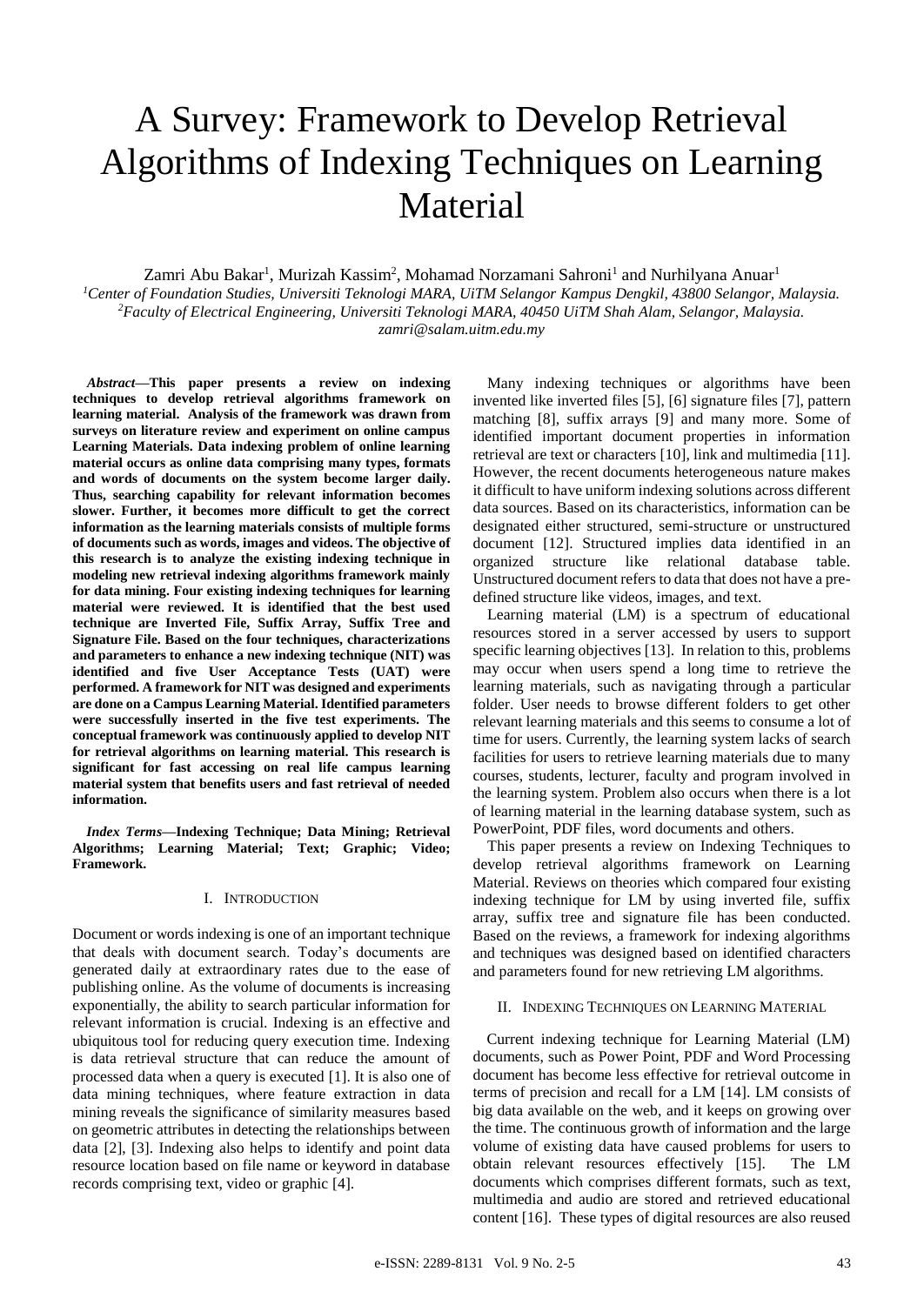to support learning [17]. The large amount of LM has resulted in the discovery and retrieving of relevant and trusted resources become complex. Using indexing technique from information retrieval can be a solution to the problem of enquiring the resources of interest for learning purposes. Finding and searching information can be more efficient and accurate when the searching is supported by the latest computer technology. In relation to this, researchers have been focusing on ways to improve the measurement of finding relevant information in terms of recall, accuracy and fall-out, where certain tests were conducted [18], [19].

Indexing technique for slide presentation is performed to text only. There is no indexing for text in picture or slide presentation to retrieve the information needed. However, the text in the picture has also become one of the important elements in obtaining the effectiveness of information needs. Due to the abundance of multimodal devices, users need to search information from the learning system which consists of document, images, sounds and video through many possible means [20]. They used the learning system as a platform to find the relevant document to fulfil their interest related to their study. Table 1 shows the review on Indexing Techniques (I-T), Indexing Parameters (I-Par), Algorithms Indexing and Test Collection on type of data collections. Based on Table 1, it is identified that the most used indexing techniques are Inverted File (IF), Suffix Array (SA), Signature File Index (SFI) and Semantic Indexing - Conceptual Indexing-Query Expansion (SCQ) in the reviews.

Table 1 Reviews on Indexing Parameter and Algorithms

| $I-T$      | I-Par             | Algorithms Indexing                      | <b>Test Collection</b>                  |
|------------|-------------------|------------------------------------------|-----------------------------------------|
| ΙF         | Text              | <b>Blocked</b> sort                      | Natural Language                        |
|            |                   | Inversion                                | Words                                   |
| ΙF         | Text              | Naive Bayes                              | <b>Bank</b> documents                   |
|            |                   | Ant Colony                               |                                         |
|            |                   | <b>Maximally Stable</b>                  |                                         |
| ΙF         | Text              | <b>Extremal Region</b>                   | Images                                  |
|            |                   | (MCER) algorithm                         |                                         |
|            |                   | Single Linkage                           |                                         |
|            |                   | Clustering Algorithm                     |                                         |
| IF         | Document          | <b>Estimating DF on TF</b>               | Web document                            |
| <b>SA</b>  |                   | <b>GREEDY</b>                            |                                         |
| IF         | Text              | Word Count                               | Web page                                |
| ΙF         | Arabic texts      | Semantic Index                           | <b>Arabic Texts</b>                     |
| ΙF         | Real-time text    | Distributed and                          | <b>Text Document</b>                    |
|            |                   | Lucene index                             |                                         |
| ΙF         | Bitmap            | Adaptive Index                           | Structured data with 2<br>million tuple |
|            |                   | BIDS_MapBIDS_Red                         |                                         |
|            |                   | uce                                      |                                         |
|            |                   | Load Balance                             |                                         |
|            |                   | Algorithm                                |                                         |
| <b>SFI</b> | Text and<br>Image | Codebook                                 |                                         |
|            |                   | <b>Text Matching</b>                     | images                                  |
|            |                   | between image                            |                                         |
| IF         | Image             | Image indexing                           | Images                                  |
| sco        | Document          | SemTree                                  | Web pages, medical                      |
|            |                   |                                          | report, logs and<br>textual documents   |
|            |                   |                                          | Structured data and                     |
| ΙF         | XML               | Structural index tree<br>Text index tree | semi structured data                    |
|            | Document          |                                          | in XML Document                         |
|            |                   | B-tree based provided                    |                                         |
| IF         | Document          | by MongoDB                               | SlideShare                              |
|            |                   |                                          |                                         |

## III. METHODOLOGY

This section presents five (5) level of process to develop NIT framework. The important process for developing algorithms and framework are: strategize the test plan, test design, test execution and evaluate test result [19]. Thus, before developing the algorithms, there are five levels of process need to be executed. Figure 1 presents the five levels, which are the data collection, Information Extraction from Learning Material, Pre-Processing, Indexing Creation and Retrieval Engine.

Figure 2 presents the data collection process, where a sample of LM data was collected in a day. Then, the data were characterized based on learning material files. With the collected data, document characters and parameters were identified. Later, a query process was carried out to make judgement related to the relevance of each query. This process includes match tracking, feature learning material and files search engine. Lastly, the retrieval results based on similarity ranking of the LM were saved in database.



Figure 1: Method Flow in Indexing Algorithm



Figure 2: Learning Material Test Collections

Figure 3 presents five phases of the algorithms development for retrieval and indexing. Phase 1 involves the construction of the test collections that is linked to the proprocessing of LM. Phase 2 involves the evaluation of the basic indexing techniques. Phase 3 is the design and construction of the proposed indexing techniques. Phase 4 evaluates the new indexing technique and lastly, phase 5 performs the the User Acceptance Test (UAT). Based on the methodology on the reviews and theories on existing indexing Technique, a framework that Facilitates the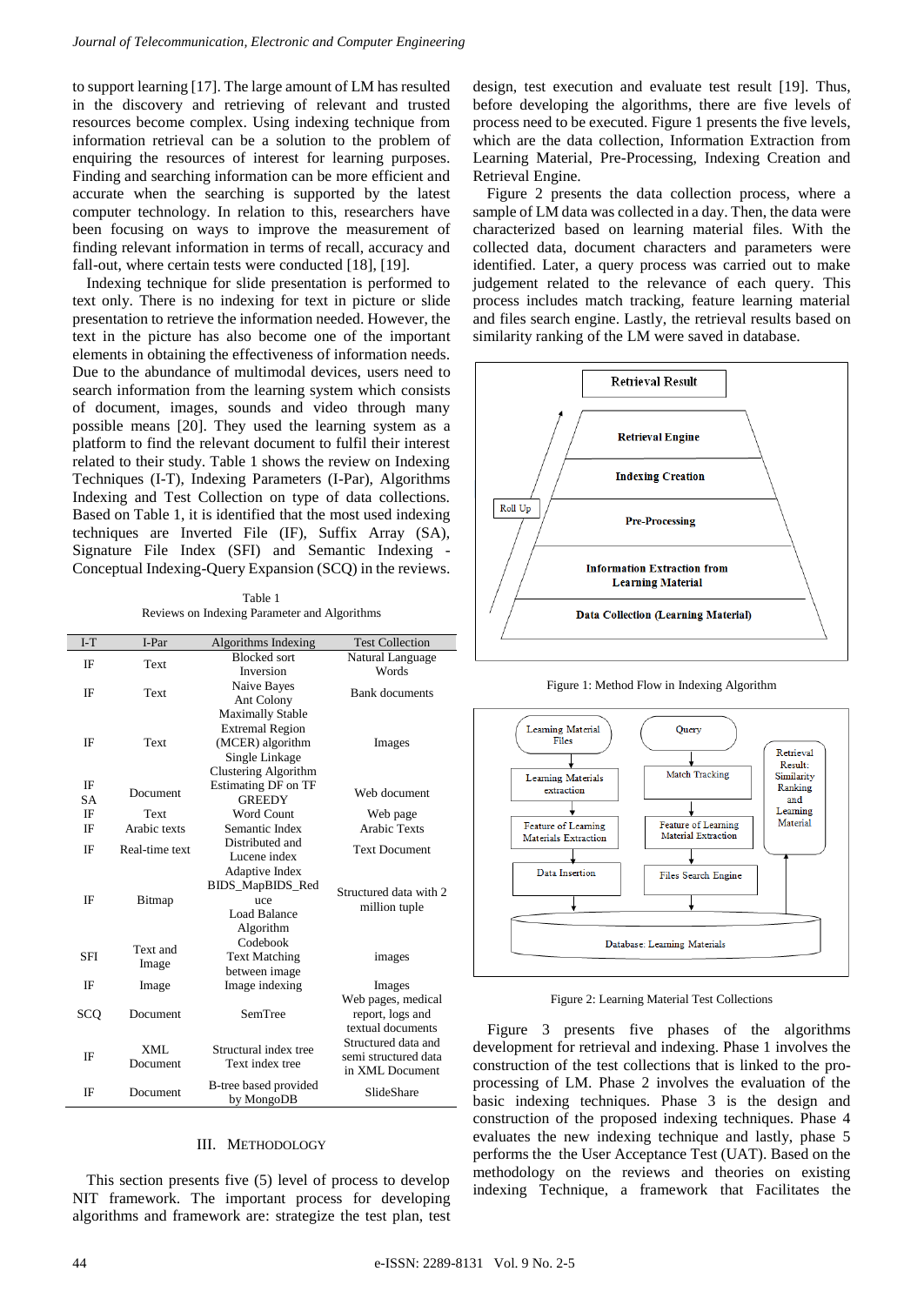Retrieval Algorithms on indexing is presented, followed by the analyses and results.



Figure 3: Phases of Algorithms Development

## IV. ANALYSIS AND INDEXING FRAMEWORK

A framework for new Indexing Technique to Facilitate Retrieval Algorithms is designed and developed. This framework consists of four phases as described below.

#### *A. Evaluate Basic Indexing Technique*

Figure 4 presents the evaluation of the Basic Index Technique for the proposed online LM. Based on the review techniques theory, the basic indexing technique was identified to test the effectiveness and accuracy of information needs for LM. In the first phase, the chosen Indexing was differentiated according to three types of document properties, which are Text, Links and Multimedia. All of the three types of documents were tested using basic indexing techniques, which are Inverted files (IV), Suffix arrays (SA) and Signature files (SF). All evaluated basic constructed indexed file for each query based on gathered learning material.



Figure 4: Indexing Technique

## *B. Evaluate Modified Indexing Techniques*

Figure 5 shows the second phase of the framework that is the construction of modified indexing techniques on the online LM. This technique evaluated the modified constructed existing indexed files for each query on learning materials.



Figure 5: Evaluation of Modified Indexing Technique

## *C. Evaluate New Indexing Technique*

The third phase is developing evaluation on the NIT as shown in Figure 6. NIT is enhanced from the existing inverted Index, Suffix Array and Signature File to develop a modified indexing. Info extraction was split into two mediums, which are the text and the Images plus Picture. Then, both were combined to test the Indexing Creation, Index File and Retrieval Engine. Both tests were done on PowerPoint and PDF documents.

Existing (Inverted Index, Suffix Array, Signature File)



Figure 6: Evaluate New Indexing Technique

The method constructed a new indexing techniques based on basic and new indexing techniques. Then, an evaluation on the new constructed indexed technique for each query of the document was carried out. The proposed modified indexing comprises pre-processing for two different documents, which are the extraction on medium text and image plus pictures. This two indexing were created as parameters for retrieval engine algorithms.

## *D. User Acceptance Test*

Finally, User Acceptance Test (UAT) was carried out, where the effectiveness of the new algorithm of indexing technique was measured against the current indexing technique using two (2) processes, which are:

- 1. Two groups of users (student and lecturer) will conduct the test of searching process in retrieving the information needs.
- 2. Perform user acceptance test for the new algorithm of indexing technique.
- 3. Evaluate user searching performance based on recall and precision outcome.

Lastly, both the existing and the new method were compared in experiment or tests. Figure 7 shows experiments 1 to 3. Figure 8 shows experiments 4 and 5, where 400 LM on PPT and PDF were evaluated using the retrieval engine.